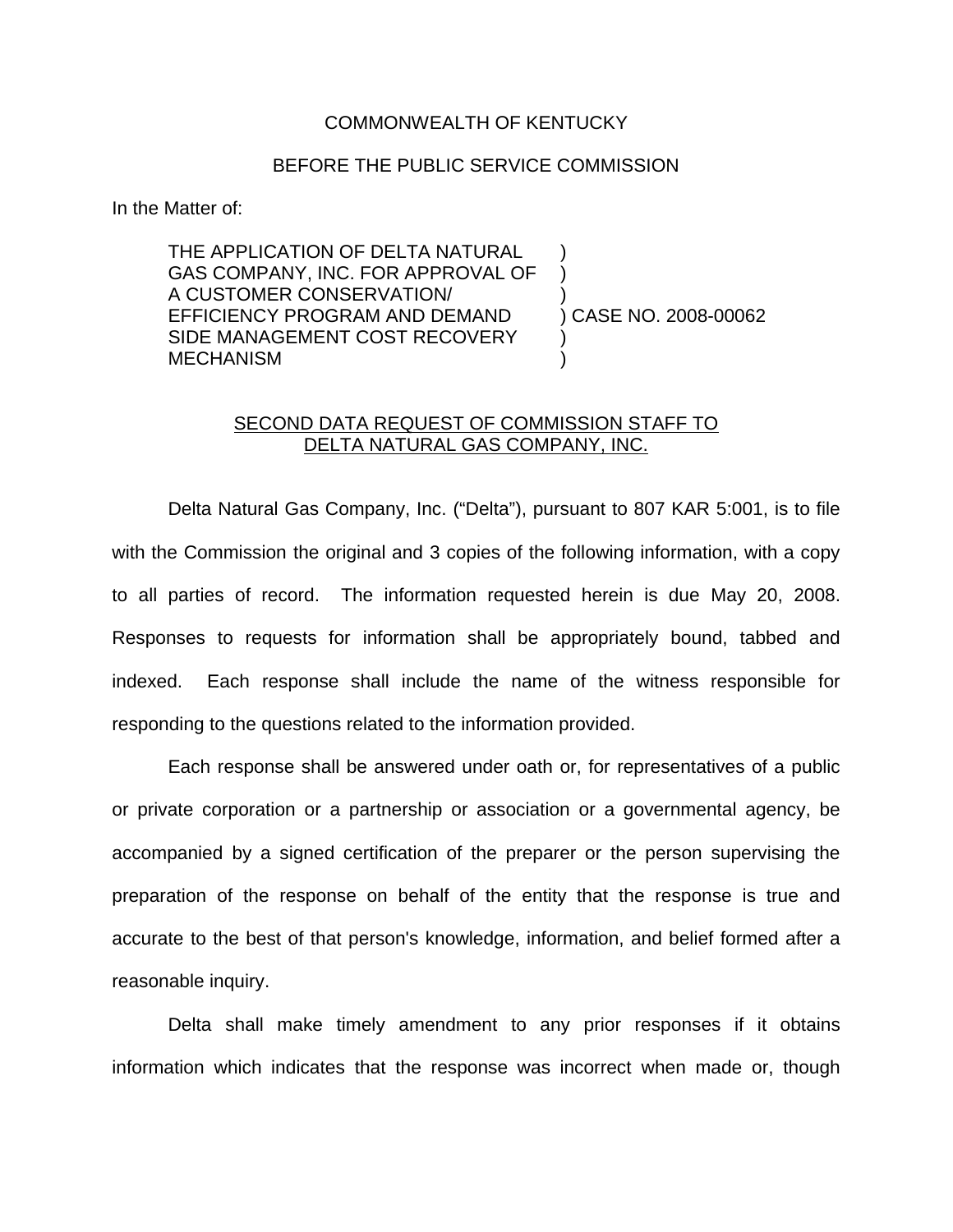correct when made, is now incorrect in any material respect. For any requests to which Delta fails or refuses to furnish all or part of the requested information, Delta shall provide a written explanation of the specific grounds for its failure to completely and precisely respond.

Careful attention shall be given to copied material to ensure that it is legible. When the requested information has been previously provided in this proceeding in the requested format, reference may be made to the specific location of that information in responding to this request. When applicable, the requested information shall be separately provided for total company operations and jurisdictional operations.

1. Refer to Item 1 of Delta's response to the Commission Staff's ("Staff") first data request.

a. Refer to Exhibit 1. Page 1 of 8 has a footnote stating that the "Program budget and conservation estimates per appliance are included in the Program Document, submitted as Exhibit MDW-1 to the Wesolosky testimony." Clarify where in the current application this information is located.

b. Refer to page 2 of 8. Explain how Delta derived its discount rate of 8.867 percent.

c. Refer to page 3 of 8. Update the bill reduction calculation with the demand charge actually granted in Delta's last rate case and its most recently approved Gas Cost Adjustment ("GCA").

d. Refer to Exhibit 2, page 3 of 5. Update the utility avoided supply costs to reflect Delta's most recently approved GCA.